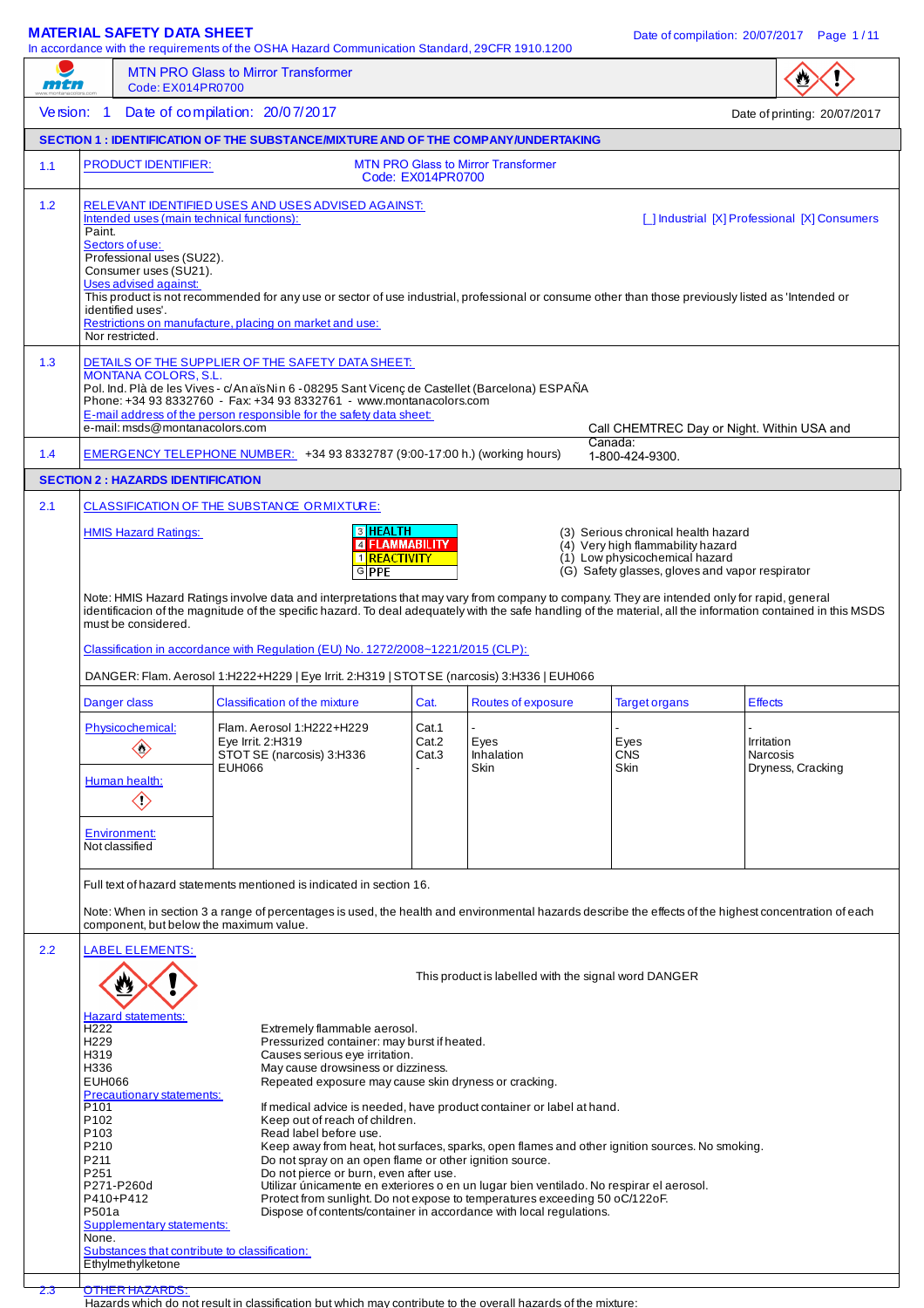#### **MATERIAL SAFETY DATA SHEET** DATA SHEET ALL DATE OF COMPILATION Date of compilation: 20/07/2017 Page 2/11

| 77747 |                |                                                                                | <b>MTN PRO Glass to Mirror Transformer</b><br>Code: EX014PR0700                                                                                                                           |  |
|-------|----------------|--------------------------------------------------------------------------------|-------------------------------------------------------------------------------------------------------------------------------------------------------------------------------------------|--|
|       |                |                                                                                | <b>SECTION 3 : COMPOSITION/INFORMATION ON INGREDIENTS</b>                                                                                                                                 |  |
| 3.1   |                | <b>SUBSTANCES:</b><br>Not applicable (mixture).                                |                                                                                                                                                                                           |  |
| 3.2   | Aerosol.       | <b>MIXTURES:</b><br>This product is a mixture.<br><b>Chemical description:</b> |                                                                                                                                                                                           |  |
|       |                |                                                                                | <b>HAZARDOUS INGREDIENTS:</b><br>Substances taking part in a percentage higher than the exemption limit:                                                                                  |  |
|       | $\diamondsuit$ | $50 < 60~\%$                                                                   | Dimethyl ether<br>CAS: 115-10-6, EC: 204-065-8<br>Danger: Flam. Gas 1:H220   Press. Gas:H280                                                                                              |  |
|       |                | $40 < 50~\%$<br>◇◇                                                             | Ethylmethylketone<br>CAS: 78-93-3, EC: 201-159-0<br>Danger: Flam. Liq. 2:H225   Eye Irrit. 2:H319   STOT SE (narcosis) 3:H336   EUH066                                                    |  |
|       | $\diamondsuit$ | $1 < 2 \%$                                                                     | 2-methoxy-1-methylethyl acetate<br>CAS: 108-65-6, EC: 203-603-9<br>Warning: Flam. Liq. 3:H226                                                                                             |  |
|       | $\diamondsuit$ | $1 < 2 \%$                                                                     | <b>Butylglycol</b><br>CAS: 111-76-2, EC: 203-905-0<br>Warning: Acute Tox. (inh.) 4:H332   Acute Tox. (skin) 4:H312   Acute Tox. (oral) 4:H302   Skin<br>Irrit. 2:H315   Eye Irrit. 2:H319 |  |
|       | Impurities:    |                                                                                | Does not contain other components ot impurities which will influence the classification of the profuct.<br>Reference to other sections:                                                   |  |
|       |                |                                                                                | For more information on hazardous ingredients, see sections 8, 11, 12 and 16.                                                                                                             |  |
|       |                |                                                                                |                                                                                                                                                                                           |  |
|       |                |                                                                                |                                                                                                                                                                                           |  |
|       |                |                                                                                |                                                                                                                                                                                           |  |
|       |                |                                                                                |                                                                                                                                                                                           |  |
|       |                |                                                                                |                                                                                                                                                                                           |  |
|       |                |                                                                                |                                                                                                                                                                                           |  |
|       |                |                                                                                |                                                                                                                                                                                           |  |
|       |                |                                                                                |                                                                                                                                                                                           |  |
|       |                |                                                                                |                                                                                                                                                                                           |  |
|       |                |                                                                                |                                                                                                                                                                                           |  |
|       |                |                                                                                |                                                                                                                                                                                           |  |
|       |                |                                                                                |                                                                                                                                                                                           |  |
|       |                |                                                                                |                                                                                                                                                                                           |  |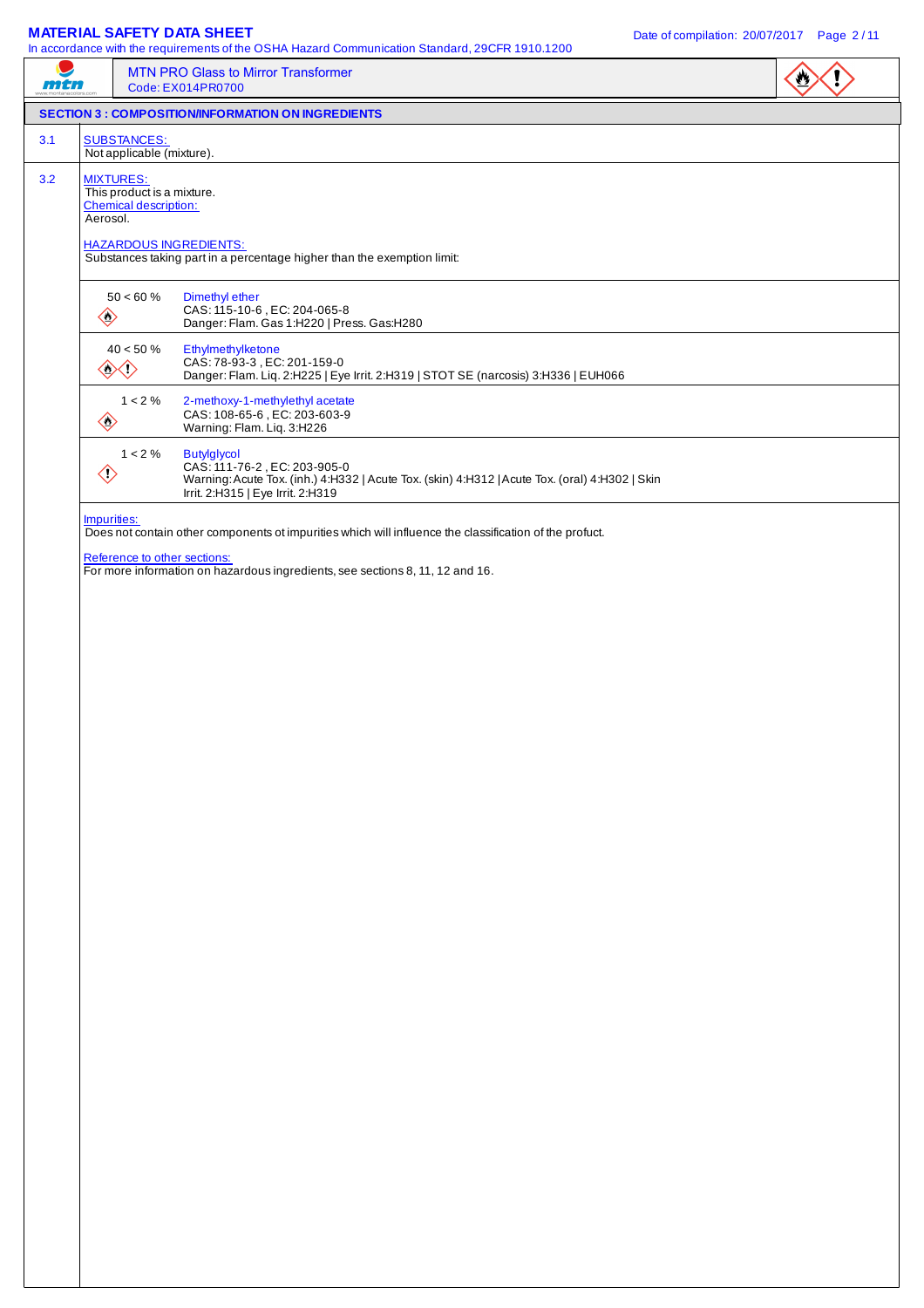|                   | mtn                                       | <b>MTN PRO Glass to Mirror Transformer</b><br>Code: EX014PR0700                                                                                                                                                                                                                                                                                                                                                                                                                                                                                                                                                                                                              |                                                                                                                                                                                                                                                                                                 |                                                                                   |
|-------------------|-------------------------------------------|------------------------------------------------------------------------------------------------------------------------------------------------------------------------------------------------------------------------------------------------------------------------------------------------------------------------------------------------------------------------------------------------------------------------------------------------------------------------------------------------------------------------------------------------------------------------------------------------------------------------------------------------------------------------------|-------------------------------------------------------------------------------------------------------------------------------------------------------------------------------------------------------------------------------------------------------------------------------------------------|-----------------------------------------------------------------------------------|
|                   | <b>SECTION 4 : FIRST AID MEASURES</b>     |                                                                                                                                                                                                                                                                                                                                                                                                                                                                                                                                                                                                                                                                              |                                                                                                                                                                                                                                                                                                 |                                                                                   |
| 4.1               |                                           | <b>DESCRIPTION OF FIRST-AID MEASURES:</b>                                                                                                                                                                                                                                                                                                                                                                                                                                                                                                                                                                                                                                    |                                                                                                                                                                                                                                                                                                 |                                                                                   |
|                   |                                           | Symptoms may occur after exposure, so that in case of direct exposure to the product, when in doubt, or when symptoms persist, seek<br>medical attention. Never give anything by mouth to an unconscious person. Lifeguarders should pay attention to self-protection and use<br>the recommended protective equipment if there is a possibility of exposure. Wear protective gloves when administering first aid.                                                                                                                                                                                                                                                            |                                                                                                                                                                                                                                                                                                 |                                                                                   |
|                   | Route of exposure                         | Symptoms and effects, acute and delayed                                                                                                                                                                                                                                                                                                                                                                                                                                                                                                                                                                                                                                      | Description of first-aid measures                                                                                                                                                                                                                                                               |                                                                                   |
|                   | Inhalation:<br>$\diamondsuit$             | Inhalation of solvent vapours may produce headache,<br>dizziness, fatigue, muscular weakness, drowsiness<br>and, in extreme cases, unconsciousness.                                                                                                                                                                                                                                                                                                                                                                                                                                                                                                                          | Remove the patient out of the contaminated area into the fresh<br>air. If breathing is irregular or stops, administer artificial<br>respiration. If the person is unconscious, place in appropriate<br>recovery position. Keep the patient warm and at rest until<br>medical attention arrives. |                                                                                   |
|                   | Skin:                                     | In case of prolonged contact, the skin may become dry.                                                                                                                                                                                                                                                                                                                                                                                                                                                                                                                                                                                                                       | Remove immediately contaminated clothing. Wash thoroughly<br>the affected area with plenty of cold or lukewarm water and<br>neutral soap, or use a suitable skin cleanser. Do not use<br>solvents or thinners.                                                                                  |                                                                                   |
|                   | Eyes:<br>$\langle \mathsf{r} \rangle$     | Contact with the eyes produces redness and pain.                                                                                                                                                                                                                                                                                                                                                                                                                                                                                                                                                                                                                             | Remove contact lenses. Rinse eyes copiously by irrigation with<br>plenty of clean, fresh water for at least 15 minutes, holding the<br>eyelids apart, until the irritation is reduced. Call a physician<br>immediately.                                                                         |                                                                                   |
|                   | Ingestion:                                | If swallowed, may cause irritation of the throat,<br>abdominal pain, drowsiness, nausea, vomiting and<br>diarrhoea.                                                                                                                                                                                                                                                                                                                                                                                                                                                                                                                                                          | If swallowed, seek medical advice immediately and show<br>container or label. Do not induce vomiting. Keep the patient at<br>rest.                                                                                                                                                              |                                                                                   |
| 4.2               |                                           | MOST IMPORTANT SYMPTOMS AND EFFECTS, BOTH ACUTE AND DELAYED:<br>The main symptoms and effects are indicated in sections 4.1 and 11                                                                                                                                                                                                                                                                                                                                                                                                                                                                                                                                           |                                                                                                                                                                                                                                                                                                 |                                                                                   |
| 4.3               |                                           | INDICATION OF ANY IMMEDIATE MEDICAL ATTENTION AND SPECIAL TREATMENT NEEDED:                                                                                                                                                                                                                                                                                                                                                                                                                                                                                                                                                                                                  |                                                                                                                                                                                                                                                                                                 |                                                                                   |
|                   |                                           | Notes to physician: Treatment should be directed at the control of symptoms and the clinical condition of the patient.<br>Antidotes and contraindications: Specific antidote not known.                                                                                                                                                                                                                                                                                                                                                                                                                                                                                      |                                                                                                                                                                                                                                                                                                 |                                                                                   |
|                   | <b>SECTION 5 : FIRE-FIGHTING MEASURES</b> |                                                                                                                                                                                                                                                                                                                                                                                                                                                                                                                                                                                                                                                                              |                                                                                                                                                                                                                                                                                                 |                                                                                   |
| 5.1               | <b>EXTINGUISHING MEDIA:</b>               | Extinguishing powder or CO2. In the case of more important fires, also alcohol resistant foam and water spray/mist. Do not use for extinguishing: direct<br>water jet. Direct water jet may not be effective to extinguish the fire, since the fire may spread.                                                                                                                                                                                                                                                                                                                                                                                                              |                                                                                                                                                                                                                                                                                                 |                                                                                   |
| 5.2               |                                           | SPECIAL HAZARDS ARISING FROM THE SUBSTANCE OR MIXTURE:<br>Decomposes when heated intensely. As consequence of combustion or thermal decomposition, hazardous<br>products may be produced: carbon monoxide, carbon dioxide. Irritant. Exposure to combustion or<br>decomposition products may be a hazard to health.                                                                                                                                                                                                                                                                                                                                                          |                                                                                                                                                                                                                                                                                                 | ANSI/NFPA 704:<br>Health: 2<br>Flammability: 4<br>Reactivity: 1<br>Special key: - |
|                   |                                           |                                                                                                                                                                                                                                                                                                                                                                                                                                                                                                                                                                                                                                                                              |                                                                                                                                                                                                                                                                                                 |                                                                                   |
|                   | <b>ADVICE FOR FIREFIGHTERS:</b>           | Special protective equipment: Depending on magnitude of fire, heat-proof protective clothing may be required, appropriate independent breathing<br>apparatus, gloves, protective glasses or face masks and boots. If the fire-proof protective equipment is not available or not used, combat fire from a<br>sheltered position or at a safe distance. The standard EN469 provides a basic level of protection for chemical incidents.<br>Other recommendations: Cool with water the tanks, cisterns or containers close to sources of heat or fire. Bear in mind the direction of the wind. Do not<br>allow fire-fighting residue to enter drains, sewers or water courses. |                                                                                                                                                                                                                                                                                                 |                                                                                   |
|                   |                                           | <b>SECTION 6 : ACCIDENTAL RELEASE MEASURES</b>                                                                                                                                                                                                                                                                                                                                                                                                                                                                                                                                                                                                                               |                                                                                                                                                                                                                                                                                                 |                                                                                   |
| 5.3<br>6.1        |                                           | PERSONAL PRECAUTIONS, PROTECTIVE EQUIPMENT AND EMERGENCY PROCEDURES:<br>Eliminate possible sources of ignition and when appropriate, ventilate the area. Do not smoke. Avoid dired contact with this product. Avoid breathing<br>vapours. Keep people without protection in opossition to the wind direction.                                                                                                                                                                                                                                                                                                                                                                |                                                                                                                                                                                                                                                                                                 |                                                                                   |
|                   | <b>ENVIRONMENTAL PRECAUTIONS:</b>         | Avoid contamination of drains, surface or subterranean water and soil. In the case of large scale spills or when the product contaminates lakes, rivers or<br>sewages, inform the appropriate authorities in accordance with local regulations.                                                                                                                                                                                                                                                                                                                                                                                                                              |                                                                                                                                                                                                                                                                                                 |                                                                                   |
|                   | remains in a closed container.            | METHODS AND MATERIAL FOR CONTAINMENT AND CLEANING UP:<br>Contain and mop up spills with non-combustible absorbent materials (earth, sand, vermiculite, diatomaceous earth, etc). Avoid use of solvents. Keep the                                                                                                                                                                                                                                                                                                                                                                                                                                                             |                                                                                                                                                                                                                                                                                                 |                                                                                   |
|                   |                                           | REFERENCE TO OTHER SECTIONS:<br>For contact information in case of emergency, see section 1.<br>For information on safe handling, see section 7.<br>For exposure controls and personal protection measures, see section 8.<br>For subsequent waste disposal, follow the recommendations in section 13.                                                                                                                                                                                                                                                                                                                                                                       |                                                                                                                                                                                                                                                                                                 |                                                                                   |
| 6.2<br>6.3<br>6.4 |                                           |                                                                                                                                                                                                                                                                                                                                                                                                                                                                                                                                                                                                                                                                              |                                                                                                                                                                                                                                                                                                 |                                                                                   |
|                   |                                           |                                                                                                                                                                                                                                                                                                                                                                                                                                                                                                                                                                                                                                                                              |                                                                                                                                                                                                                                                                                                 |                                                                                   |
|                   |                                           |                                                                                                                                                                                                                                                                                                                                                                                                                                                                                                                                                                                                                                                                              |                                                                                                                                                                                                                                                                                                 |                                                                                   |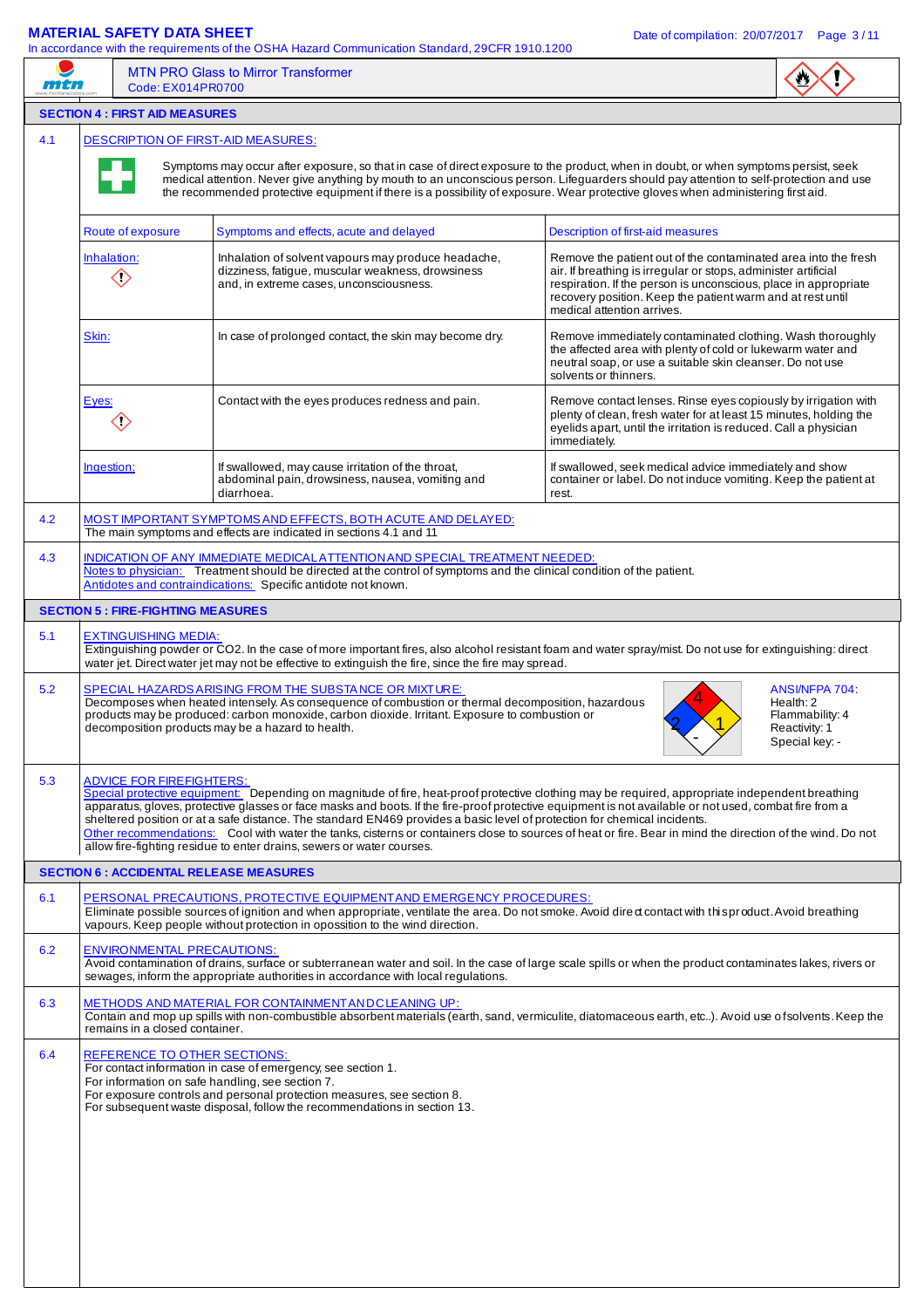### **MATERIAL SAFETY DATA SHEET** DATA SHEET ALL DATE OF COMPILATION Date of compilation: 20/07/2017 Page 4/11

|     | <b>MTN PRO Glass to Mirror Transformer</b><br>Code: EX014PR0700                                                                                                                                                                                                                                                                                                                                                                                                                                                                                                                                                                                                                                                                                                                                                                                                                                                                                                                                                                                                                                                                                                                          |  |
|-----|------------------------------------------------------------------------------------------------------------------------------------------------------------------------------------------------------------------------------------------------------------------------------------------------------------------------------------------------------------------------------------------------------------------------------------------------------------------------------------------------------------------------------------------------------------------------------------------------------------------------------------------------------------------------------------------------------------------------------------------------------------------------------------------------------------------------------------------------------------------------------------------------------------------------------------------------------------------------------------------------------------------------------------------------------------------------------------------------------------------------------------------------------------------------------------------|--|
|     | <b>SECTION 7: HANDLING AND STORAGE</b>                                                                                                                                                                                                                                                                                                                                                                                                                                                                                                                                                                                                                                                                                                                                                                                                                                                                                                                                                                                                                                                                                                                                                   |  |
| 7.1 | <b>PRECAUTIONS FOR SAFE HANDLING:</b><br>Comply with the existing legislation on health and safety at work.<br><b>General recommendations:</b><br>Avoid any type of leakage or escape.<br>Recommendations for the prevention of fire and explosion risks:<br>Pressurised container. Protect from sunlight and do not expose to temperature exceeding 50°C. Do not pierce or burn, even after use. Do not spray on a<br>naked flame or any incandescent material. Do not smoke.<br>- Flash point<br>$-39*$ °C<br>327* °C<br>- Autoignition temperature<br>- Upper/lower flammability or explosive limits<br>2.7* - 20.8 % Volume 25°C<br>Recommendations for the prevention of toxicological risks:<br>Do not eat, drink or smoke in application and drying areas. After handling, wash hands with soap and water. Avoid applying the product directly to people,<br>animals, plants or foodstuffs. For exposure controls and personal protection measures, see section 8.<br>Recommendations for the prevention of environmental contamination:<br>It is not considered a danger to the environment. In the case of accidental spillage, follow the instructions indicated in section 6. |  |
| 7.2 | <b>CONDITIONS FOR SAFE STORAGE, INCLUDING ANY INCOMPATIBILITIES:</b><br>Prevent unauthorized access. Keep out of reach of children. This product should be stored isolated from heat and electrical sources. Do not smoke in<br>storage area. If possible, avoid direct contact with sunlight. Avoid extreme humidity conditions. For more information, see section 10.<br><b>Class of store</b><br>According to current legislation.<br>Maximum storage period<br>24. months<br>Temperature interval<br>min: 5. °C, max: 50. °C (recommended).<br>Incompatible materials:<br>Keep away from oxidixing agents, from strongly alkaline and strongly acid materials.<br>Type of packaging:<br>According to current legislation.                                                                                                                                                                                                                                                                                                                                                                                                                                                            |  |
| 7.3 | <b>SPECIFIC END USES:</b><br>For the use of this product do not exist particular recommendations apart from that already indicated.                                                                                                                                                                                                                                                                                                                                                                                                                                                                                                                                                                                                                                                                                                                                                                                                                                                                                                                                                                                                                                                      |  |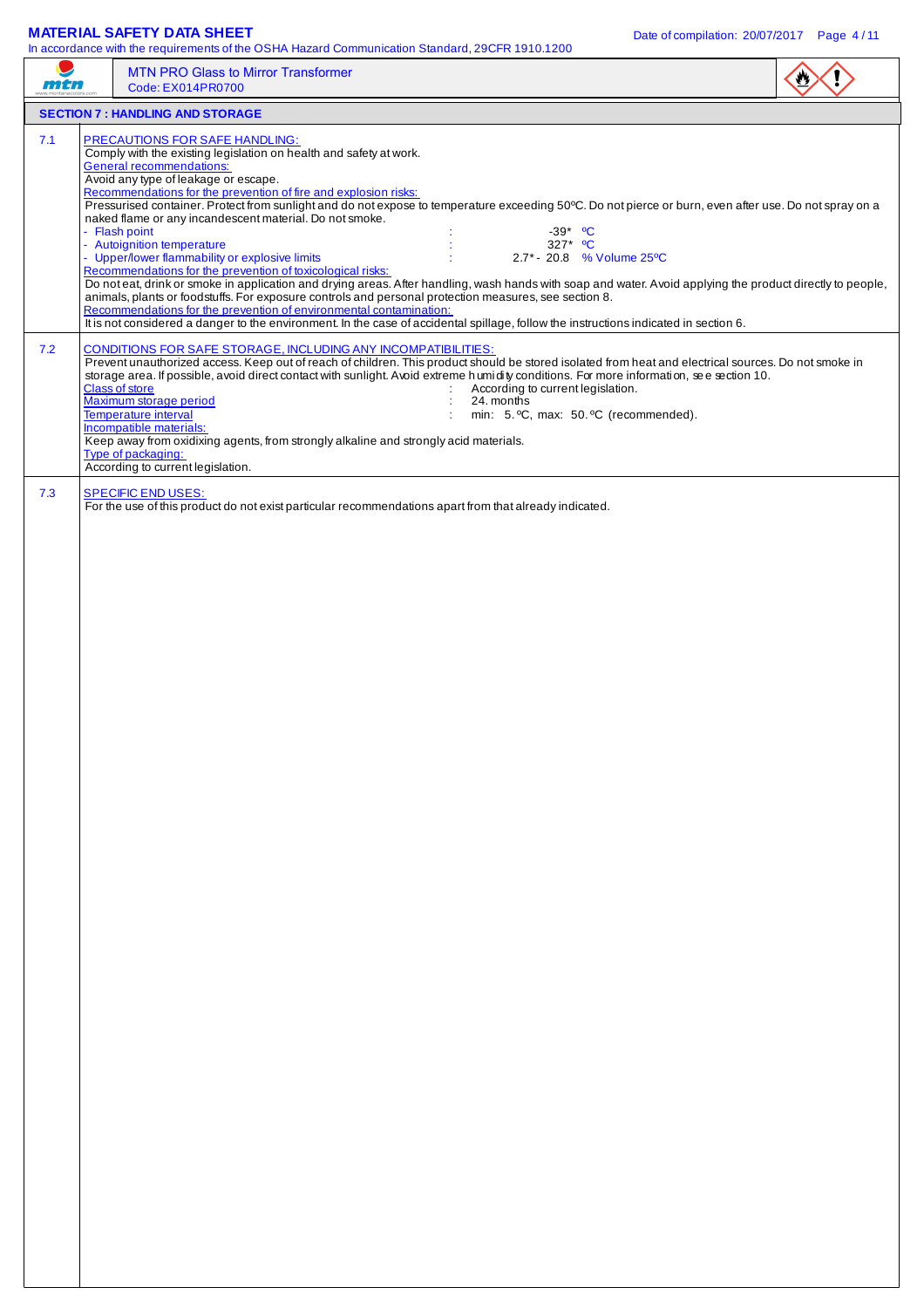### **MATERIAL SAFETY DATA SHEET DATA SHEET DATA SHEET Date of compilation: 20/07/2017** Page 5/11

ر mtn

In accordance with the requirements of the OSHA Hazard Communication Standard, 29CFR 1910.1200

## **SECTION 8 : EXPOSURE CONTROLS/PERSONAL PROTECTION**

MTN PRO Glass to Mirror Transformer

Code: EX014PR0700

# 8.1 CONTROL PARAMETERS

If a product contains ingredients with exposure limits, may be necessary a personnel monitoring, work place or biological, to determine the effectiveness of the ventilation or other control measures and/or the necessity to use respiratory protective equipment. Reference should be made to EN689, EN14042 and EN482 standard concerning methods for assesing the exposure by inhalation to chemical agents, and exposure to chemical and biological agents. Reference should be also made to national guidance documents for methods for the determination of dangerous substances.

### OCCUPATIONAL EXPOSURE LIMIT VALUES (TLV)

| <b>AGCIH 2015</b>               | Year | <b>TLV-TWA</b> |                | <b>TLV-STEL</b> |                          | <b>Remarks</b> |
|---------------------------------|------|----------------|----------------|-----------------|--------------------------|----------------|
| Dimethyl ether                  |      | ppm<br>1000.   | mq/m3<br>1920. | ppm<br>-        | mg/m3<br>۰               | Recommended    |
|                                 |      |                |                |                 |                          |                |
| Ethylmethylketone               | 1976 | 200.           | 590.           | 300.            | 885.                     | <b>BEI</b>     |
| 2-methoxy-1-methylethyl acetate |      | 50.            | 275.           | 100.            | 550.                     | Recommended    |
|                                 |      |                |                |                 |                          | Skin           |
| Butylglycol                     | 1996 | 20.            | 98.            | -               | $\overline{\phantom{0}}$ | . BEI<br>AЗ    |

TLV - Threshold Limit Value, TWA - Time Weighted Average, STEL - Short Term Exposure Limit.

Skin - Danger of cutaneous absorption.

A3 - Carcinogenic in animals.

BEI - Biological exposure index (biological monitoring).

Dermal (Vd): Means that, in exposures to this substance, the contribution by the cutaneous route, including the mucous membranes and eyes, may result significant for the overall body content if no measures are taken to prevent absorption. There are some chenicals for which dermal absorption, both in liquid and vapour phases, can be very high, and this route of entry may be or equal or greater importance even that inhalation pathway. In these situations, the use of a biological control is essential in order to quantify the overall amount of contaminant absorbed.

BIOLOGICAL EXPOSURE INDICES (BEI): Not available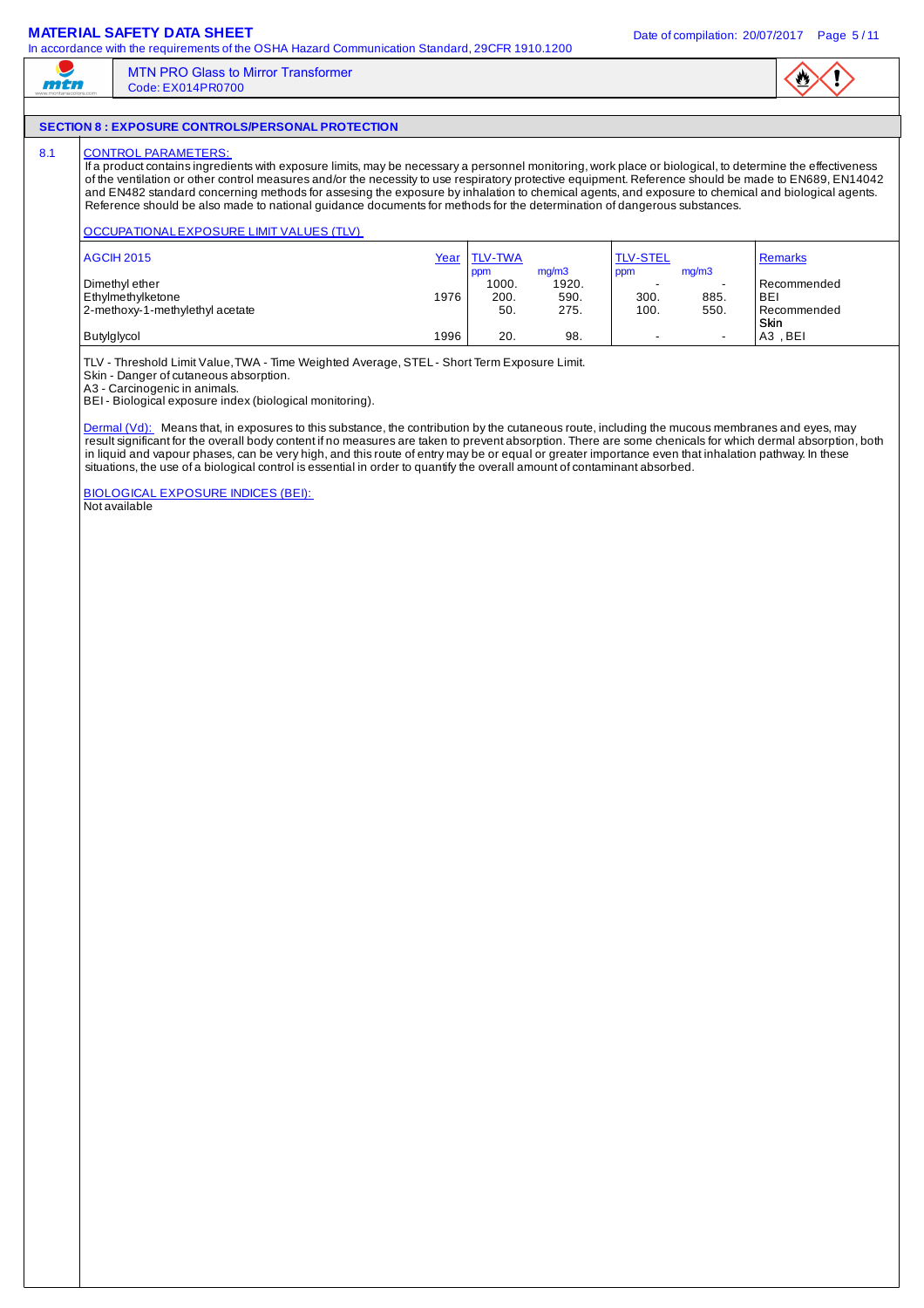**MATERIAL SAFETY DATA SHEET**<br>In accordance with the requirements of the OSHA Hazard Communication Standard, 29CER 1910 1200. In accordance with the requirements of the OSHA Hazard Communication Standard, 29CFR 1910.1200

| mth                                                                                                    | <b>MTN PRO Glass to Mirror Transformer</b><br>Code: EX014PR0700                                                                                                                                                                                                                                                                                                                                                                                                                                                                                                                                                                                                                                                                                                                                                                                                                                                                                                                                                                                                                |                                                         |                                                                            |                                                                              |
|--------------------------------------------------------------------------------------------------------|--------------------------------------------------------------------------------------------------------------------------------------------------------------------------------------------------------------------------------------------------------------------------------------------------------------------------------------------------------------------------------------------------------------------------------------------------------------------------------------------------------------------------------------------------------------------------------------------------------------------------------------------------------------------------------------------------------------------------------------------------------------------------------------------------------------------------------------------------------------------------------------------------------------------------------------------------------------------------------------------------------------------------------------------------------------------------------|---------------------------------------------------------|----------------------------------------------------------------------------|------------------------------------------------------------------------------|
| marine water:<br>Dimethyl ether<br>Ethylmethylketone<br>2-methoxy-1-methylethyl acetate<br>Butylglycol | - Wastewater treatment plants (STP) and sediments in fresh- and                                                                                                                                                                                                                                                                                                                                                                                                                                                                                                                                                                                                                                                                                                                                                                                                                                                                                                                                                                                                                | <b>PNEC STP</b><br>mg/l<br>160.<br>709.<br>100.<br>463. | <b>PNEC Sediments</b><br>mg/kg dry weight<br>0.681<br>285.<br>3.29<br>34.6 | <b>PNEC Sediments</b><br>mg/kg dry weight<br>0.0690<br>285.<br>0.329<br>3.46 |
| Dimethyl ether<br>Ethylmethylketone<br>2-methoxy-1-methylethyl acetate<br>Butylglycol                  | Predicted no-effect concentration, terrestrial organisms:<br>- Air, soil and effects for predator sand humans:                                                                                                                                                                                                                                                                                                                                                                                                                                                                                                                                                                                                                                                                                                                                                                                                                                                                                                                                                                 | <b>PNEC Air</b><br>mg/m3                                | <b>PNEC Soil</b><br>mg/kg dry weight<br>0.0450<br>22.5<br>0.290<br>3.13    | <b>PNEC Oral</b><br>mg/kg bw/d<br>1000.<br>20.0                              |
|                                                                                                        | (-) - PNEC not available (without data of registration REACH).                                                                                                                                                                                                                                                                                                                                                                                                                                                                                                                                                                                                                                                                                                                                                                                                                                                                                                                                                                                                                 |                                                         |                                                                            |                                                                              |
| <b>EXPOSURE CONTROLS:</b><br><b>ENGINEERING MEASURES:</b>                                              | Provide adequate ventilation. Where reasonably practicable, this should be achieved by the use of local exhaust ventilation and<br>good general extraction. If these measures are not sufficient to maintain concentrations of particulates and vapours below the                                                                                                                                                                                                                                                                                                                                                                                                                                                                                                                                                                                                                                                                                                                                                                                                              |                                                         |                                                                            |                                                                              |
|                                                                                                        | Occupational Exposure Limits, suitable respiratory protection must be worn.<br>Protection of respiratory system: Avoid the inhalation of vapours.<br>Protection of eyes and face: It is recommended to dispose of water taps or sources with clean water close to the working area.<br>Protection of hands and skin: It is recommended to dispose of water taps or sources with clean water close to the working area. Barrier creams may help<br>to protect the exposed areas of the skin. Barrier creams should not be applied once exposure has occurred.<br>OCUPATIONAL EXPOSURE CONTROLS: Directive 89/686/EEC~96/58/EC:<br>As a general measure on prevention and safety in the work place, we recommend the use of a basic personal protection equipment (PPE), with the<br>corresponding EC marking. For more information on personal protective equipment (storage, use, cleaning, maintenance, type and characteristics of the<br>PPE, protection class, marking, category, etc), you should consult the informative brochures provided by the manufacturers of PPE. |                                                         |                                                                            |                                                                              |
| Mask:<br>✔                                                                                             | Suitable combined filter mask for gases, vapours and particles (OSHA 29CFR 1910.134 and ANSI Z88.2). Classe 1: low<br>capacity up to 1000 ppm, Classe 2: medium capacity up to 5000 ppm, Classe 3: high capacity up to 10000 ppm. In order to<br>obtain a suitable protection level, the filter class must be selected depending on the type and concentration of the contaminating<br>agents present, in accordance with the specifications supplied by the filter producers. The respiratory equipment with filters does<br>not work satisfactorily when the air contains high concentrations of vapour or oxygen content less than 18% in volume.                                                                                                                                                                                                                                                                                                                                                                                                                           |                                                         |                                                                            |                                                                              |
| Goggles:<br>$\checkmark$                                                                               | Safety goggles with suitable lateral protection (OSHA 29CFR 1910.133). Clean daily and disinfect at regular intervals in<br>accordance with the instructions of the manufacturer.                                                                                                                                                                                                                                                                                                                                                                                                                                                                                                                                                                                                                                                                                                                                                                                                                                                                                              |                                                         |                                                                            |                                                                              |
| Face shield:                                                                                           | No.                                                                                                                                                                                                                                                                                                                                                                                                                                                                                                                                                                                                                                                                                                                                                                                                                                                                                                                                                                                                                                                                            |                                                         |                                                                            |                                                                              |
| Gloves:<br>$\blacktriangledown$                                                                        | Gloves resistant against chemicals (OSHA 29CFR 1910.132). There are sever al factors (for example, temperature), they do in<br>practice the period of use of a protective gloves resistant against chemicals is clearly lower than the established standard OSHA<br>29CFR 1910.132. Due to the wide variety of circumstances and possibilities, we must have in mind the manual of instructions<br>from manufacturers of gloves. Use the proper technique of removing gloves (without touching glove's outer surface) to avoid<br>contact of the product with the skin. The gloves should be immediately replaced when any sign of degradation is noted.                                                                                                                                                                                                                                                                                                                                                                                                                       |                                                         |                                                                            |                                                                              |
| <b>Boots:</b>                                                                                          | No.                                                                                                                                                                                                                                                                                                                                                                                                                                                                                                                                                                                                                                                                                                                                                                                                                                                                                                                                                                                                                                                                            |                                                         |                                                                            |                                                                              |
| Apron:                                                                                                 | No.                                                                                                                                                                                                                                                                                                                                                                                                                                                                                                                                                                                                                                                                                                                                                                                                                                                                                                                                                                                                                                                                            |                                                         |                                                                            |                                                                              |
| Clothing:                                                                                              | Advisable.                                                                                                                                                                                                                                                                                                                                                                                                                                                                                                                                                                                                                                                                                                                                                                                                                                                                                                                                                                                                                                                                     |                                                         |                                                                            |                                                                              |
| Thermal hazards:<br>- VOC                                                                              | Not applicable (the product is handled at room temperature).<br><b>ENVIRONMENTAL EXPOSURE CONTROLS:</b><br>Avoid any spillage in the environment. Avoid any release into the atmosphere.<br>Spills on the soil: Prevent contamination of soil.<br>Spills in water: Do not allow to escape into drains, sewers or water courses.<br>Emissions to the atmosphere: Because of volatility, emissions to the atmosphere while handling and use may result. When possible, avoid solvent<br>release to the atmosphere; do not pulverize more than is strictly necessary.                                                                                                                                                                                                                                                                                                                                                                                                                                                                                                             |                                                         | 723.1 $g/$ (-H2O-es)                                                       | <b>ASTM D-3960</b>                                                           |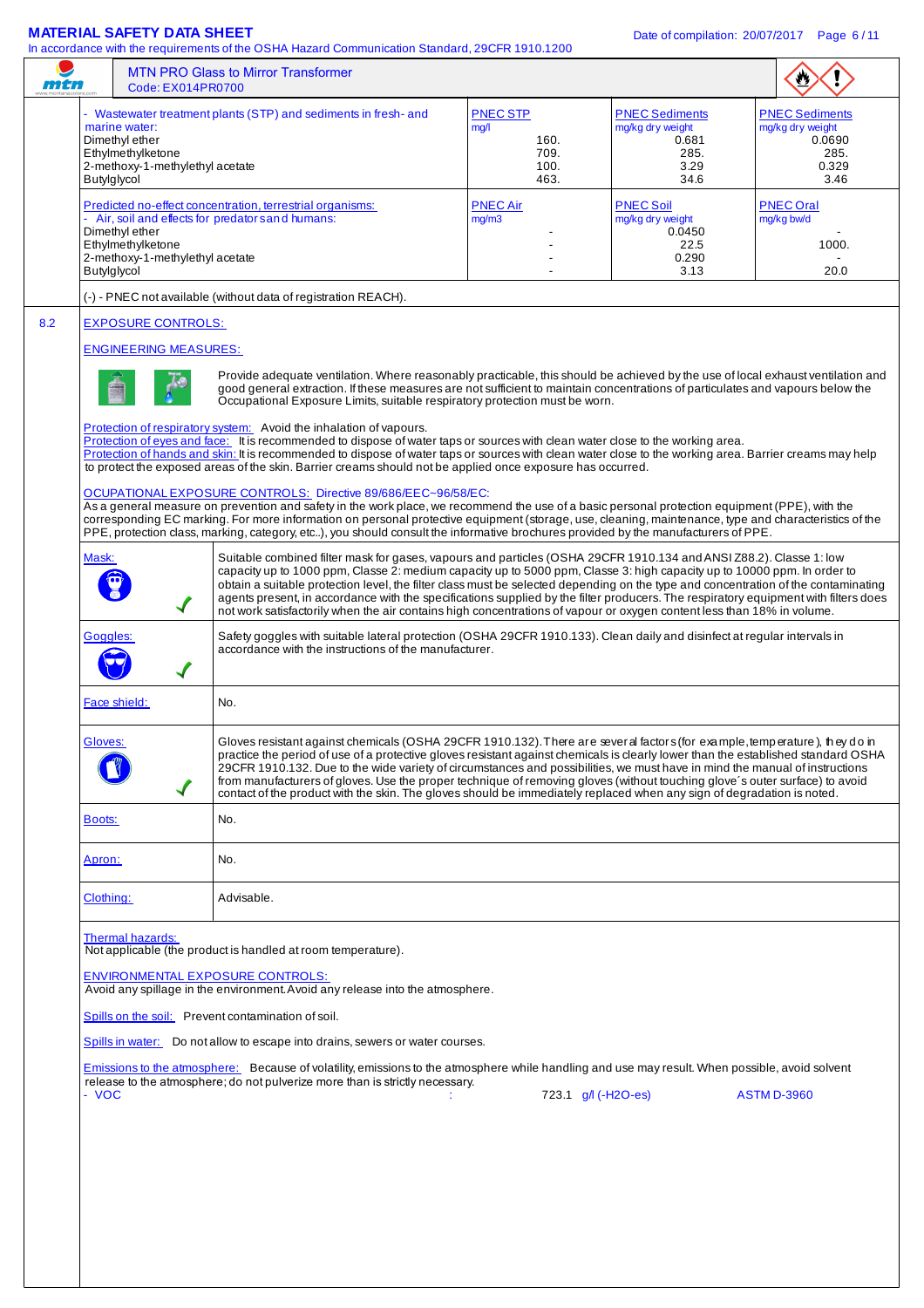#### **MATERIAL SAFETY DATA SHEET** DATA SHEET ALL DATE OF COMPILATION Date of compilation: 20/07/2017 Page 7/11

| mtn  | In accordance with the requirements of the OSHA Hazard Communication Standard, 29CFR 1910.1200<br><b>MTN PRO Glass to Mirror Transformer</b><br>Code: EX014PR0700                                                                                                                                                                                                                                                                                                                                                                                                                                                                                                                                                                                                                                                                                                                                |                                                                                                                                                                                                                                                                                                                                                                                                                      |
|------|--------------------------------------------------------------------------------------------------------------------------------------------------------------------------------------------------------------------------------------------------------------------------------------------------------------------------------------------------------------------------------------------------------------------------------------------------------------------------------------------------------------------------------------------------------------------------------------------------------------------------------------------------------------------------------------------------------------------------------------------------------------------------------------------------------------------------------------------------------------------------------------------------|----------------------------------------------------------------------------------------------------------------------------------------------------------------------------------------------------------------------------------------------------------------------------------------------------------------------------------------------------------------------------------------------------------------------|
|      | <b>SECTION 9 : PHYSICAL AND CHEMICALP ROPERTIES</b>                                                                                                                                                                                                                                                                                                                                                                                                                                                                                                                                                                                                                                                                                                                                                                                                                                              |                                                                                                                                                                                                                                                                                                                                                                                                                      |
| 9.1  | <b>INFORMATION ON BASIC PHYSICAL AND CHEMICAL PROPERTIES:</b><br>Appearance<br>- Physical state<br>- Odour<br>Odour threshold<br>pH-value<br>- pH<br>Change of state<br>- Melting point<br>- Initial boiling point<br><b>Density</b><br>- Vapour density<br>- Relative density<br><b>Stability</b><br>- Decomposition temperature<br>Viscosity:<br>- Viscosity (flow time)<br>Volatility:<br>- Evaporation rate<br>- Vapour pressure<br>Solubility(ies)<br>- Liposolubility<br>Flammability:<br>- Flash point<br>- Upper/lower flammability or explosive limits<br>- Autoignition temperature<br><b>Explosive properties:</b><br>Vapours can form explosive mixtures with air and are able to flame up or explode in presence of an ignition source.<br><b>Oxidizing properties:</b><br>Not classified as oxidizing product.<br>*Estimated values based on the substances composing the mixture. | Aerosol.<br>Characteristic<br>Not available (mixture).<br>Not applicable (non-aqueous media).<br>Not applicable (mixture).<br>Not applicable<br>Not available<br>$0.733*$ at 20/4 °C<br><b>Relative water</b><br>Not available (technical impossibility to obtain the data).<br>Not applicable<br>Not applicable<br>Not available<br>Not applicable<br>$-39*$ °C<br>2.7* - 20.8 % Volume 25°C<br>327* <sup>o</sup> C |
| 9.2  | <b>OTHER INFORMATION:</b><br>- Heat of combustion<br>- Solids<br>- VOC (supply)                                                                                                                                                                                                                                                                                                                                                                                                                                                                                                                                                                                                                                                                                                                                                                                                                  | 7849* Kcal/kg<br>1.4 % Weight<br>98.6 % Weight<br>The values indicated do not always coincide with product specifications. The data for the product specifications can be found in the technical data sheet<br>of the same. For additional information concerning physical and chemical properties related to safety and environment, see sections 7 and 12.                                                         |
|      | <b>SECTION 10 : STABILITY AND REACTIVITY</b>                                                                                                                                                                                                                                                                                                                                                                                                                                                                                                                                                                                                                                                                                                                                                                                                                                                     |                                                                                                                                                                                                                                                                                                                                                                                                                      |
| 10.1 | <b>REACTIVITY:</b><br>Corrosivity to metals: It is not corrosive to metals.<br>Pyrophorical properties: It is not pyrophoric.                                                                                                                                                                                                                                                                                                                                                                                                                                                                                                                                                                                                                                                                                                                                                                    |                                                                                                                                                                                                                                                                                                                                                                                                                      |
| 10.2 | <b>CHEMICAL STABILITY:</b><br>Stable under recommended storage and handling conditions.                                                                                                                                                                                                                                                                                                                                                                                                                                                                                                                                                                                                                                                                                                                                                                                                          |                                                                                                                                                                                                                                                                                                                                                                                                                      |
| 10.3 | POSSIBILITY OF HAZARDOUS REACTIONS:<br>Possible dangerous reaction with oxidizing agents, acids.                                                                                                                                                                                                                                                                                                                                                                                                                                                                                                                                                                                                                                                                                                                                                                                                 |                                                                                                                                                                                                                                                                                                                                                                                                                      |
| 10.4 | <b>CONDITIONS TO AVOID:</b><br>Heat: Keep away from sources of heat.<br>Light: Avoid direct contact with sunlight.<br>Air: The product is not affected by exposure to air, but should not be left the containers open.<br>Humidity: Avoid extreme humidity conditions.<br>Pressure: Not relevant.<br>and breakage of packaging, especially when the product is handled in large quantities, and during loading and download operations.                                                                                                                                                                                                                                                                                                                                                                                                                                                          | Shock: The product is not sensitive to shocks, but as a recommendation of a general nature should be avoided bumps and rough handling to avoid dents                                                                                                                                                                                                                                                                 |
| 10.5 | <b>INCOMPATIBLE MATERIALS:</b><br>Keep away from oxidixing agents, from strongly alkaline and strongly acid materials.                                                                                                                                                                                                                                                                                                                                                                                                                                                                                                                                                                                                                                                                                                                                                                           |                                                                                                                                                                                                                                                                                                                                                                                                                      |
| 10.6 | <b>HAZARDOUS DECOMPOSITION PRODUCTS:</b><br>As consequence of thermal decomposition, hazardous products may be produced: carbon monoxide.                                                                                                                                                                                                                                                                                                                                                                                                                                                                                                                                                                                                                                                                                                                                                        |                                                                                                                                                                                                                                                                                                                                                                                                                      |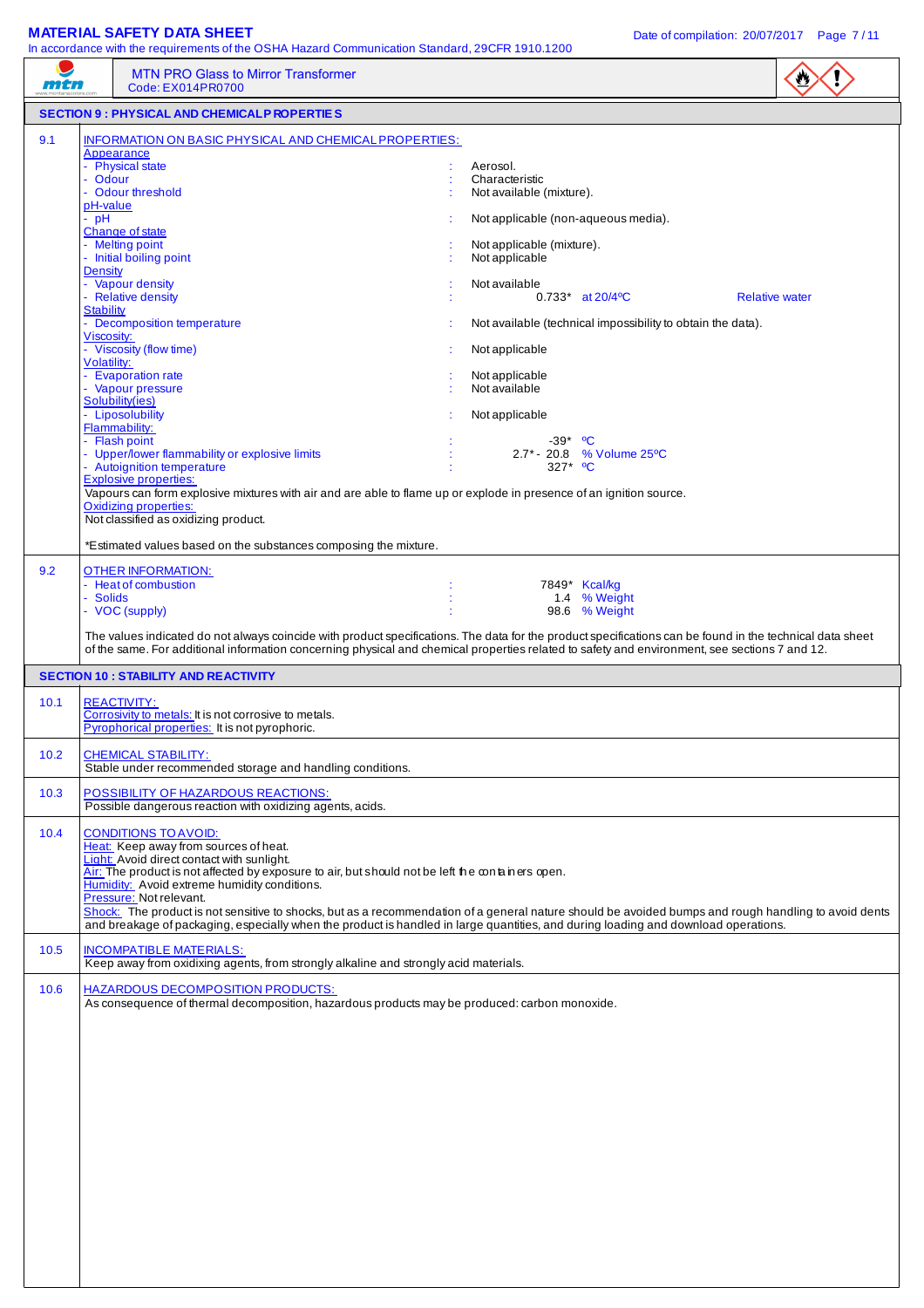## **MATERIAL SAFETY DATA SHEET** DATA SHEET ALL DATE OF COMPILATION Date of compilation: 20/07/2017 Page 8/11

|--|

|                                                                                    | <b>MTN PRO Glass to Mirror Transformer</b><br>Code: EX014PR0700                                            |              |                                                                          |       |                                                                                                                                                                       |                                                                                                                                               |                                                        |  |  |
|------------------------------------------------------------------------------------|------------------------------------------------------------------------------------------------------------|--------------|--------------------------------------------------------------------------|-------|-----------------------------------------------------------------------------------------------------------------------------------------------------------------------|-----------------------------------------------------------------------------------------------------------------------------------------------|--------------------------------------------------------|--|--|
|                                                                                    | <b>SECTION 11 : TOXICOLOGICAL INFORMATION</b>                                                              |              |                                                                          |       |                                                                                                                                                                       |                                                                                                                                               |                                                        |  |  |
|                                                                                    |                                                                                                            |              | calculation method of the Regulation (EU) No. 1272/2008~1221/2015 (CLP). |       | No experimental toxicological data on the preparation is available. The toxicological classification for these mixture has been carried out by using the conventional |                                                                                                                                               |                                                        |  |  |
|                                                                                    | INFORMATION ON TOXICOLOGICAL EFFECTS:                                                                      |              |                                                                          |       |                                                                                                                                                                       |                                                                                                                                               |                                                        |  |  |
|                                                                                    | <b>ACUTE TOXICITY:</b>                                                                                     |              |                                                                          |       |                                                                                                                                                                       |                                                                                                                                               |                                                        |  |  |
|                                                                                    | Dose and lethal concentrations<br>for individual ingredients:<br>Dimethyl ether                            |              |                                                                          |       | <b>DL50</b><br>(OECD 401)<br>mg/kg oral                                                                                                                               | DL50 (OECD 402)<br>mg/kg cutaneous                                                                                                            | CL50 (OECD 403)<br>mg/m3.4h inhalation<br>> 100000 Rat |  |  |
| Butylglycol                                                                        | Ethylmethylketone<br>2-methoxy-1-methylethyl acetate                                                       |              |                                                                          |       | 2737. Rat<br>6480. Rabbit<br>> 23500. Rat<br>8532. Rat<br>> 5000. Rat<br>> 35700. Rat<br>1300. Rat<br>1400. Rabbit<br>> 2390. Rat                                     |                                                                                                                                               |                                                        |  |  |
|                                                                                    | No observed adverse effect level<br>Not available<br>Lowest observed adverse effect level<br>Not available |              |                                                                          |       |                                                                                                                                                                       |                                                                                                                                               |                                                        |  |  |
|                                                                                    |                                                                                                            |              | INFORMATION ON LIKELY ROUTES OF EX POSURE: Acute toxicity:               |       |                                                                                                                                                                       |                                                                                                                                               |                                                        |  |  |
| Routes of exposure<br>Acute toxicity<br>Cat.<br>Main effects, acute and/or delayed |                                                                                                            |              |                                                                          |       |                                                                                                                                                                       |                                                                                                                                               |                                                        |  |  |
| Inhalation:                                                                        | Not classified                                                                                             |              | $ATE > 20000$ mg/m3                                                      |       | Not classified as a product with acute toxicity if inhaled (based on available<br>data, the classification criteria are not met).                                     |                                                                                                                                               |                                                        |  |  |
| Skin:                                                                              | Not classified                                                                                             |              | $ATE > 2000$ mg/kg                                                       |       | Not classified as a product with acute toxicity in contact with skin (based on<br>available data, the classification criteria are not met).                           |                                                                                                                                               |                                                        |  |  |
| Eyes:                                                                              | Not classified                                                                                             |              | Not available                                                            |       | Not classified as a product with acute toxicity by eye contact (lack of data).                                                                                        |                                                                                                                                               |                                                        |  |  |
| Ingestion:                                                                         | Not classified                                                                                             |              | ATE > 5000 mg/kg                                                         |       | Not classified as a product with acute toxicity if swallowed (based on available<br>data, the classification criteria are not met).                                   |                                                                                                                                               |                                                        |  |  |
|                                                                                    | CORROSION / IRRITATION / SENSITISATION :                                                                   |              |                                                                          |       |                                                                                                                                                                       |                                                                                                                                               |                                                        |  |  |
|                                                                                    | Danger class                                                                                               |              | <b>Target organs</b>                                                     | Cat.  | Main effects, acute and/or delayed                                                                                                                                    |                                                                                                                                               |                                                        |  |  |
|                                                                                    | Respiratory corrosion/irritation:<br>Not classified                                                        |              |                                                                          |       | data, the classification criteria are not met).                                                                                                                       | Not classified as a product corrosive or irritant by inhalation (based on available                                                           |                                                        |  |  |
|                                                                                    | Skin corrosion/irritation:<br>Not classified                                                               |              |                                                                          |       |                                                                                                                                                                       | Not classified as a product corrosive or irritant in contact with skin (based on<br>available data, the classification criteria are not met). |                                                        |  |  |
|                                                                                    | Serious eye damage/irritation:<br>$\diamondsuit$                                                           |              | Eyes<br>$\circledcirc$                                                   | Cat.2 | IRRITANT: Causes serious eye irritation.                                                                                                                              |                                                                                                                                               |                                                        |  |  |
|                                                                                    | <b>Respiratory sensitisation:</b><br>Not classified                                                        |              |                                                                          |       | the classification criteria are not met).                                                                                                                             | Not classified as a product sensitising by inhalation (based on available data,                                                               |                                                        |  |  |
|                                                                                    | Skin sensitisation:<br>Not classified                                                                      |              |                                                                          |       | data, the classification criteria are not met).                                                                                                                       | Not classified as a product sensitising by skin contact (based on available                                                                   |                                                        |  |  |
|                                                                                    | <b>ASPIRATION HAZARD:</b>                                                                                  |              |                                                                          |       |                                                                                                                                                                       |                                                                                                                                               |                                                        |  |  |
|                                                                                    | Danger class                                                                                               |              | <b>Target organs</b>                                                     | Cat.  | Main effects, acute and/or delayed                                                                                                                                    |                                                                                                                                               |                                                        |  |  |
|                                                                                    | <b>Aspiration hazard:</b><br>Not classified                                                                |              |                                                                          |       | Not applicable.                                                                                                                                                       |                                                                                                                                               |                                                        |  |  |
|                                                                                    |                                                                                                            |              |                                                                          |       | SPECIFIC TARGET ORGANS TOXICITY (STOT): Single exposure (SE) and/or Repeated exposure (RE):                                                                           |                                                                                                                                               |                                                        |  |  |
| <b>E</b> ffects                                                                    |                                                                                                            | <b>SE/RE</b> | <b>Target organs</b>                                                     | Cat.  | Main effects, acute and/or delayed                                                                                                                                    |                                                                                                                                               |                                                        |  |  |
|                                                                                    | Cutaneous:                                                                                                 | RE           | Skin<br>吗                                                                |       |                                                                                                                                                                       | DEFATTENING: Repeated exposure may cause skin dryness or cracking.                                                                            |                                                        |  |  |
|                                                                                    | Neurological:<br>$\diamondsuit$                                                                            | <b>SE</b>    | <b>CNS</b><br>E                                                          | Cat.3 |                                                                                                                                                                       | NARCOSIS: May cause drowsiness or dizziness if inhaled.                                                                                       |                                                        |  |  |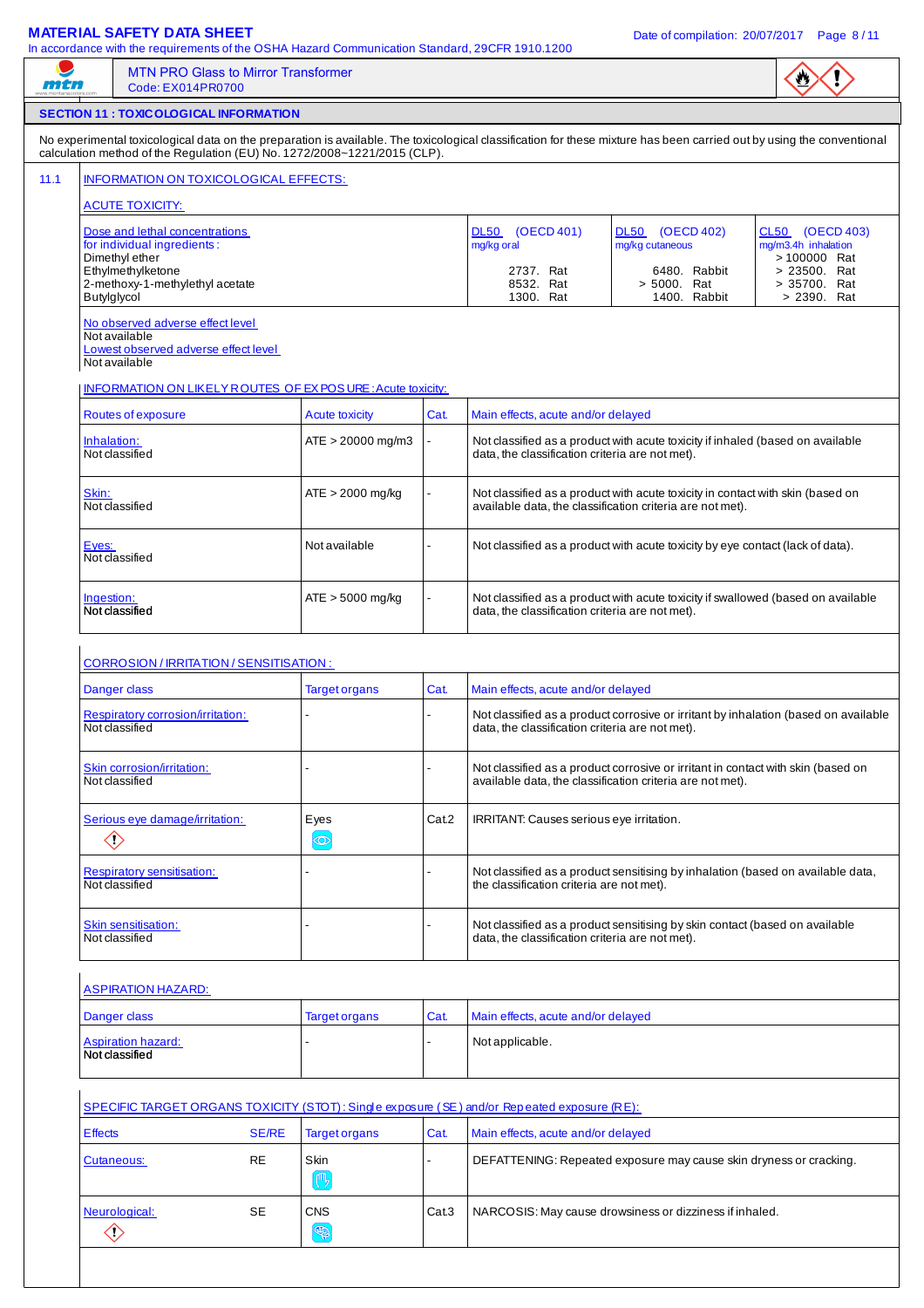|      |                                                                                                                                                                                                                                                                                                                                                                                                                                                                                                                                                                                                                                                                                                                                                                                                                                                                                                                                                                                                                                                                                                                                                                                                                                                                                                                                                                                                                                                                                                                                                                                                                                                                                                                                                                                                                        | <b>MTN PRO Glass to Mirror Transformer</b><br>Code: EX014PR0700                                                                                                                                                                                                                                                                                                                                                                                                                                               |                                                                                                |                                                                                                                                                          |                                                                               |  |  |
|------|------------------------------------------------------------------------------------------------------------------------------------------------------------------------------------------------------------------------------------------------------------------------------------------------------------------------------------------------------------------------------------------------------------------------------------------------------------------------------------------------------------------------------------------------------------------------------------------------------------------------------------------------------------------------------------------------------------------------------------------------------------------------------------------------------------------------------------------------------------------------------------------------------------------------------------------------------------------------------------------------------------------------------------------------------------------------------------------------------------------------------------------------------------------------------------------------------------------------------------------------------------------------------------------------------------------------------------------------------------------------------------------------------------------------------------------------------------------------------------------------------------------------------------------------------------------------------------------------------------------------------------------------------------------------------------------------------------------------------------------------------------------------------------------------------------------------|---------------------------------------------------------------------------------------------------------------------------------------------------------------------------------------------------------------------------------------------------------------------------------------------------------------------------------------------------------------------------------------------------------------------------------------------------------------------------------------------------------------|------------------------------------------------------------------------------------------------|----------------------------------------------------------------------------------------------------------------------------------------------------------|-------------------------------------------------------------------------------|--|--|
|      | <b>CMR EFFECTS:</b><br>Carcinogenic effects: Is not considered as a carcinogenic product.<br>Genotoxicity: Is not considered as a mutagenic product.<br>Toxicity for reproduction: Do not harm fertility. Do not harm the fetus developping.<br>Effects via lactation: Not classified as a hazardous product for children breast-fed.<br>DELAYED AND IMMEDIATE EFFECTS AS WELLAS CHRONIC EFFECTS FROM SHORT AND LONG-TE RM EXPOSURE:<br>Routes of exposure: May be absorbed by inhalation of vapour, through the skin and by ingestion.<br>Short-term exposure: Exposure to solvent vapour concentrations in excess of the stated occupational exposure limit, may result in adverse health<br>effects, such as mucous membrane and respiratory system irritation and adverse effects on kidneys, liver and central nervous system. Liquid splashes in<br>the eyes may cause irritation and reversible damage. If swallowed, may cause irritation of the throat; other effects may be the same as described in the<br>exposure to vapours.<br>Long-term or repeated exposure: Repeated or prolonged contact may cause removal of natural fat from the skin, resulting in non-allergic contact<br>dermatitis and absorption through the skin. Repeated exposure may cause skin dryness or cracking.<br><b>INTERACTIVE EFFECTS:</b><br>Not available.<br><b>INFORMATION ABOUT TOXICOCINE TICS, METABOLISM AND DISTRIBUTION:</b><br>Dermal absorption:<br>Este preparado contiene las siguientes sustancias para las cuales la absorción por vía dérmica puede ser muy elevada: 2-methoxy-1-methylethyl<br>acetate.<br>Basic toxicokinetics: Not available.<br><b>ADDITIONAL INFORMATION:</b><br>This preparation contains glycols that are readily absorbed through the skin and may cause harmful effects on the blood. |                                                                                                                                                                                                                                                                                                                                                                                                                                                                                                               |                                                                                                |                                                                                                                                                          |                                                                               |  |  |
|      |                                                                                                                                                                                                                                                                                                                                                                                                                                                                                                                                                                                                                                                                                                                                                                                                                                                                                                                                                                                                                                                                                                                                                                                                                                                                                                                                                                                                                                                                                                                                                                                                                                                                                                                                                                                                                        | <b>SECTION 12 : ECOLOGICAL INFORMATION</b>                                                                                                                                                                                                                                                                                                                                                                                                                                                                    |                                                                                                |                                                                                                                                                          |                                                                               |  |  |
|      |                                                                                                                                                                                                                                                                                                                                                                                                                                                                                                                                                                                                                                                                                                                                                                                                                                                                                                                                                                                                                                                                                                                                                                                                                                                                                                                                                                                                                                                                                                                                                                                                                                                                                                                                                                                                                        | No experimental ecotoxicological data on the preparation as such is available. The ecotoxicological classification for these mixture has been carried out by using<br>the conventional calculation method of the Regulation (EU) No. 1272/2008~1221/2015 (CLP).                                                                                                                                                                                                                                               |                                                                                                |                                                                                                                                                          |                                                                               |  |  |
| 12.1 | <b>TOXICITY:</b>                                                                                                                                                                                                                                                                                                                                                                                                                                                                                                                                                                                                                                                                                                                                                                                                                                                                                                                                                                                                                                                                                                                                                                                                                                                                                                                                                                                                                                                                                                                                                                                                                                                                                                                                                                                                       |                                                                                                                                                                                                                                                                                                                                                                                                                                                                                                               |                                                                                                |                                                                                                                                                          |                                                                               |  |  |
|      | Dimethyl ether<br>Butylglycol                                                                                                                                                                                                                                                                                                                                                                                                                                                                                                                                                                                                                                                                                                                                                                                                                                                                                                                                                                                                                                                                                                                                                                                                                                                                                                                                                                                                                                                                                                                                                                                                                                                                                                                                                                                          | Acute toxicity in aquatic environment<br>for individual ingredients:<br>Ethylmethylketone<br>2-methoxy-1-methylethyl acetate<br>No observed effect concentration                                                                                                                                                                                                                                                                                                                                              | CL50 (OECD 203)<br>mg/l.96hours<br>4100. Fishes<br>2993. Fishes<br>134. Fishes<br>1474. Fishes | CE50 (OECD 202)<br>mg/l.48hours<br>4400. Daphnia<br>308. Daphnia<br>408. Daphnia<br>1550. Daphnia                                                        | CE50 (OECD 201)<br>mg/l.72hours<br>1972. Algae<br>> 1000. Algae<br>911. Algae |  |  |
|      | Not available<br>Not available                                                                                                                                                                                                                                                                                                                                                                                                                                                                                                                                                                                                                                                                                                                                                                                                                                                                                                                                                                                                                                                                                                                                                                                                                                                                                                                                                                                                                                                                                                                                                                                                                                                                                                                                                                                         | Lowest observed effect concentration                                                                                                                                                                                                                                                                                                                                                                                                                                                                          |                                                                                                |                                                                                                                                                          |                                                                               |  |  |
| 12.2 | Not available.                                                                                                                                                                                                                                                                                                                                                                                                                                                                                                                                                                                                                                                                                                                                                                                                                                                                                                                                                                                                                                                                                                                                                                                                                                                                                                                                                                                                                                                                                                                                                                                                                                                                                                                                                                                                         | PERSISTENCE AND DEGRADABILITY:                                                                                                                                                                                                                                                                                                                                                                                                                                                                                |                                                                                                |                                                                                                                                                          |                                                                               |  |  |
|      | Dimethyl ether<br>Butylglycol                                                                                                                                                                                                                                                                                                                                                                                                                                                                                                                                                                                                                                                                                                                                                                                                                                                                                                                                                                                                                                                                                                                                                                                                                                                                                                                                                                                                                                                                                                                                                                                                                                                                                                                                                                                          | Aerobic biodegradation<br>for individual ingredients:<br>Ethylmethylketone<br>2-methoxy-1-methylethyl acetate                                                                                                                                                                                                                                                                                                                                                                                                 | <b>DQO</b><br>mgO2/g<br>1041.<br>2440.<br>1520.<br>2210.                                       | %DBO/DQO<br>5 days 14 days 28 days<br>$\sim 1. \sim 3.$<br>$~1$ – 5.<br>$~1$ 98.<br>$\sim$ 22. $\sim$ 78. $\sim$ 90.<br>$\sim$ 52. $\sim$ 67. $\sim$ 83. | <b>Biodegradability</b><br>Not easy<br>Easy<br>Easy<br>Easy                   |  |  |
| 12.3 | Not available.                                                                                                                                                                                                                                                                                                                                                                                                                                                                                                                                                                                                                                                                                                                                                                                                                                                                                                                                                                                                                                                                                                                                                                                                                                                                                                                                                                                                                                                                                                                                                                                                                                                                                                                                                                                                         | <b>BIOACCUMULATIVE POTENTIAL:</b>                                                                                                                                                                                                                                                                                                                                                                                                                                                                             |                                                                                                |                                                                                                                                                          |                                                                               |  |  |
|      | Dimethyl ether<br>Butylglycol                                                                                                                                                                                                                                                                                                                                                                                                                                                                                                                                                                                                                                                                                                                                                                                                                                                                                                                                                                                                                                                                                                                                                                                                                                                                                                                                                                                                                                                                                                                                                                                                                                                                                                                                                                                          | <b>Bioaccumulation</b><br>for individual ingredients:<br>Ethylmethylketone<br>2-methoxy-1-methylethyl acetate                                                                                                                                                                                                                                                                                                                                                                                                 | logPow<br>0.0700<br>0.290<br>0.560<br>0.830                                                    | <b>BCF</b><br>L/kg<br>1.7 (calculated)<br>(calculated)<br>3.2<br>3.2<br>(calculated)<br>(calculated)<br>3.2                                              | Potential<br>Not available<br>Not available<br>Not available<br>Not available |  |  |
| 12.4 | Not available.                                                                                                                                                                                                                                                                                                                                                                                                                                                                                                                                                                                                                                                                                                                                                                                                                                                                                                                                                                                                                                                                                                                                                                                                                                                                                                                                                                                                                                                                                                                                                                                                                                                                                                                                                                                                         | <b>MOBILITY IN SOIL:</b>                                                                                                                                                                                                                                                                                                                                                                                                                                                                                      |                                                                                                |                                                                                                                                                          |                                                                               |  |  |
| 12.5 |                                                                                                                                                                                                                                                                                                                                                                                                                                                                                                                                                                                                                                                                                                                                                                                                                                                                                                                                                                                                                                                                                                                                                                                                                                                                                                                                                                                                                                                                                                                                                                                                                                                                                                                                                                                                                        | RESULTS OF PBT AND VPVBASSESMENT: Annex XIII of Regulation (EC) no. 1907/2006:<br>Does not contain substances that fulfill the PBT/vPvB criteria.                                                                                                                                                                                                                                                                                                                                                             |                                                                                                |                                                                                                                                                          |                                                                               |  |  |
| 12.6 | <b>OTHER ADVERSE EFFECTS:</b><br>Ozone depletion potential: Not available.<br>Photochemical ozone creation potential: Not available.<br>Earth global warming potential: In case of fire or incineration liberates CO2.<br>Endocrine disrupting potential: Not available.                                                                                                                                                                                                                                                                                                                                                                                                                                                                                                                                                                                                                                                                                                                                                                                                                                                                                                                                                                                                                                                                                                                                                                                                                                                                                                                                                                                                                                                                                                                                               |                                                                                                                                                                                                                                                                                                                                                                                                                                                                                                               |                                                                                                |                                                                                                                                                          |                                                                               |  |  |
|      |                                                                                                                                                                                                                                                                                                                                                                                                                                                                                                                                                                                                                                                                                                                                                                                                                                                                                                                                                                                                                                                                                                                                                                                                                                                                                                                                                                                                                                                                                                                                                                                                                                                                                                                                                                                                                        | <b>SECTION 13 : DISPOSAL CONSIDERATIONS</b>                                                                                                                                                                                                                                                                                                                                                                                                                                                                   |                                                                                                |                                                                                                                                                          |                                                                               |  |  |
| 13.1 |                                                                                                                                                                                                                                                                                                                                                                                                                                                                                                                                                                                                                                                                                                                                                                                                                                                                                                                                                                                                                                                                                                                                                                                                                                                                                                                                                                                                                                                                                                                                                                                                                                                                                                                                                                                                                        | WASTE TREATMENT METHODS: Directive 2008/98/EC~Regulation (EU) no. 1357/2014:<br>Take all necessary measures to prevent the production of waste whenever possible. Analyse possible methods for revaluation or recycling. Do not<br>discharge into drains or the environment, dispose of at an authorised waste collection point. Waste should be handled and disposed of in accordance with<br>current local and national regulations. For exposure controls and personal protection measures, see section 8. |                                                                                                |                                                                                                                                                          |                                                                               |  |  |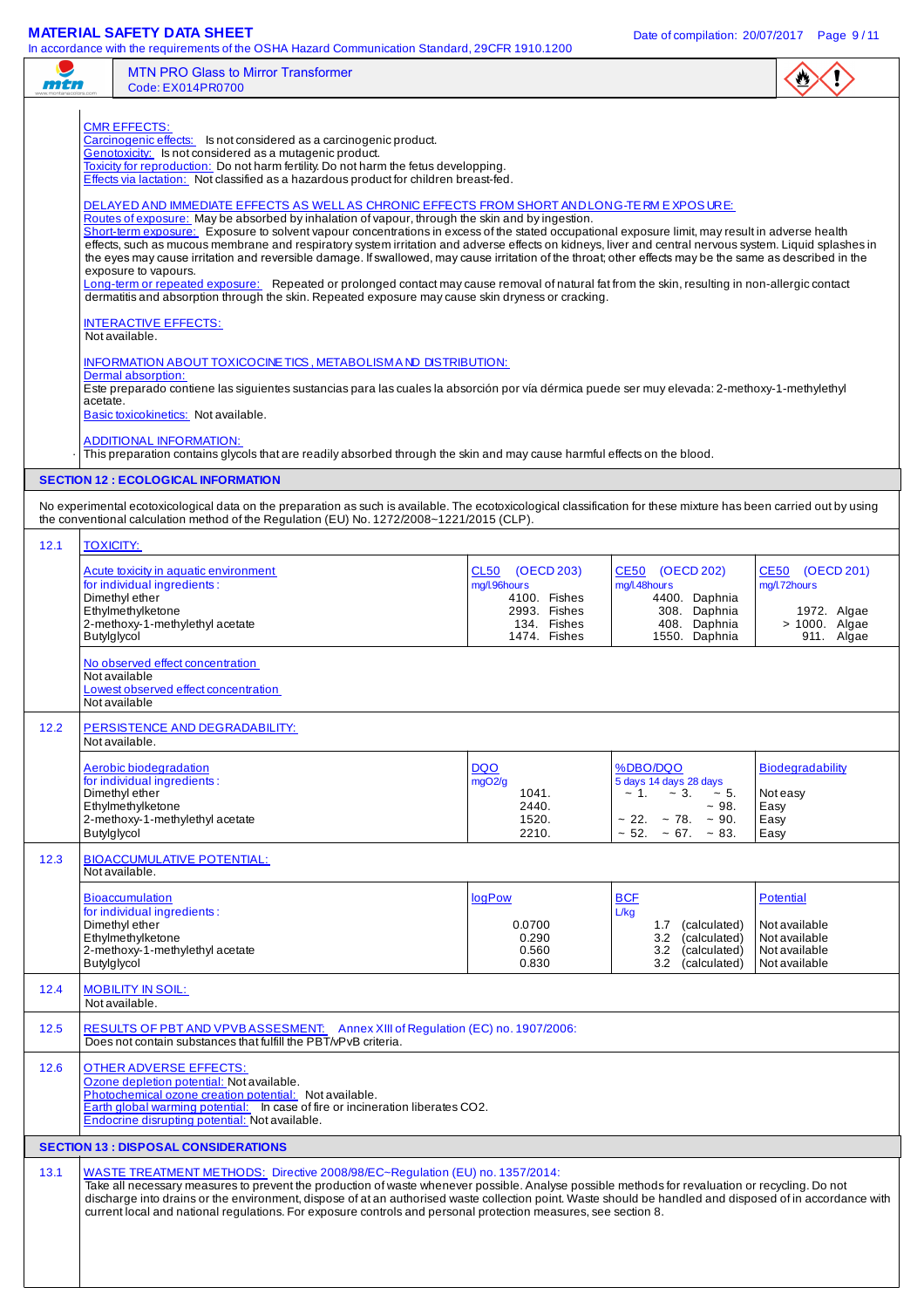| mtn          |                                                                                   | <b>MTN PRO Glass to Mirror Transformer</b><br>Code: EX014PR0700                                                                                                                                                                                                                                                                                                                                                                                                                                                                                                                                                            |                                                                                                                                                                                                                                                                                                                                                                                                                                                                                                                                                                                                                                                                                                                                                                                                                                                                                                                                                                                                                                                                                                                                              |  |  |  |
|--------------|-----------------------------------------------------------------------------------|----------------------------------------------------------------------------------------------------------------------------------------------------------------------------------------------------------------------------------------------------------------------------------------------------------------------------------------------------------------------------------------------------------------------------------------------------------------------------------------------------------------------------------------------------------------------------------------------------------------------------|----------------------------------------------------------------------------------------------------------------------------------------------------------------------------------------------------------------------------------------------------------------------------------------------------------------------------------------------------------------------------------------------------------------------------------------------------------------------------------------------------------------------------------------------------------------------------------------------------------------------------------------------------------------------------------------------------------------------------------------------------------------------------------------------------------------------------------------------------------------------------------------------------------------------------------------------------------------------------------------------------------------------------------------------------------------------------------------------------------------------------------------------|--|--|--|
|              |                                                                                   | Disposal of empty containers:<br>Procedures for neutralising or destroying the product:<br>In accordance with local regulations. Do not incinerarate closed containers.                                                                                                                                                                                                                                                                                                                                                                                                                                                    | Emptied containers and packaging should be disposed of in accordance with currently local and national regulations. The classification of packaging as<br>hazardous waste will depend on the degree of empting of the same, being the holder of the residue responsible for their classification, With contaminated<br>containers and packaging, adopt the same measures as for the product in itself. Ensure the container is completely empty before throwing it away.                                                                                                                                                                                                                                                                                                                                                                                                                                                                                                                                                                                                                                                                     |  |  |  |
|              |                                                                                   | <b>SECTION 14 : TRANSPORT INFORMATION</b>                                                                                                                                                                                                                                                                                                                                                                                                                                                                                                                                                                                  |                                                                                                                                                                                                                                                                                                                                                                                                                                                                                                                                                                                                                                                                                                                                                                                                                                                                                                                                                                                                                                                                                                                                              |  |  |  |
| 14.1         |                                                                                   | <b>UN NUMBER: 1950</b>                                                                                                                                                                                                                                                                                                                                                                                                                                                                                                                                                                                                     |                                                                                                                                                                                                                                                                                                                                                                                                                                                                                                                                                                                                                                                                                                                                                                                                                                                                                                                                                                                                                                                                                                                                              |  |  |  |
| 14.2         |                                                                                   | UN PROPER SHIPPING NAME:<br><b>AEROSOLS</b>                                                                                                                                                                                                                                                                                                                                                                                                                                                                                                                                                                                |                                                                                                                                                                                                                                                                                                                                                                                                                                                                                                                                                                                                                                                                                                                                                                                                                                                                                                                                                                                                                                                                                                                                              |  |  |  |
| 14.3<br>14.4 | TRANSPORT HAZARD CLASS(ES) AND PACKING GROUP:<br>Transport by road (ADR 2017) and |                                                                                                                                                                                                                                                                                                                                                                                                                                                                                                                                                                                                                            |                                                                                                                                                                                                                                                                                                                                                                                                                                                                                                                                                                                                                                                                                                                                                                                                                                                                                                                                                                                                                                                                                                                                              |  |  |  |
|              | - Class:                                                                          | Transport by rail (RID 2017):<br>- Packaging group:<br>- Classification code:<br>- Tunnel restriction code:<br>- Transport category:<br>- Limited quantities:<br>- Transport document:<br>- Instructions in writing:                                                                                                                                                                                                                                                                                                                                                                                                       | $\overline{2}$<br>5F<br>(D)<br>2, max. ADR 1.1.3.6. 333 L<br>LQ2 (see total exemptions ADR 3.4)<br>Consignment paper.<br>ADR 5.4.3.4                                                                                                                                                                                                                                                                                                                                                                                                                                                                                                                                                                                                                                                                                                                                                                                                                                                                                                                                                                                                         |  |  |  |
|              | - Class:                                                                          | Transport by sea (IMDG 37-14):<br>- Packaging group:<br>- Emergency Sheet (EmS):<br>- First Aid Guide (MFAG):<br>- Marine pollutant:<br>- Transport document:                                                                                                                                                                                                                                                                                                                                                                                                                                                              | $\overline{2}$<br>$F-D.S-U$<br>620*<br>No.<br>Shipping Bill of lading.                                                                                                                                                                                                                                                                                                                                                                                                                                                                                                                                                                                                                                                                                                                                                                                                                                                                                                                                                                                                                                                                       |  |  |  |
|              | - Class:                                                                          | Transport by air (ICAO/IATA 2016):<br>- Packaging group:<br>- Transport document:                                                                                                                                                                                                                                                                                                                                                                                                                                                                                                                                          | $\overline{2}$<br>Air Bill of lading.                                                                                                                                                                                                                                                                                                                                                                                                                                                                                                                                                                                                                                                                                                                                                                                                                                                                                                                                                                                                                                                                                                        |  |  |  |
|              |                                                                                   | Transport by inland waterways (ADN):<br>Not available.                                                                                                                                                                                                                                                                                                                                                                                                                                                                                                                                                                     |                                                                                                                                                                                                                                                                                                                                                                                                                                                                                                                                                                                                                                                                                                                                                                                                                                                                                                                                                                                                                                                                                                                                              |  |  |  |
| 14.5         |                                                                                   | <b>ENVIRONMENTAL HAZARDS:</b><br>Not applicable (not classified as hazardous for the environment).                                                                                                                                                                                                                                                                                                                                                                                                                                                                                                                         |                                                                                                                                                                                                                                                                                                                                                                                                                                                                                                                                                                                                                                                                                                                                                                                                                                                                                                                                                                                                                                                                                                                                              |  |  |  |
| 14.6         |                                                                                   | <b>SPECIAL PRECAUTIONS FOR USER:</b><br>secure. Ensure adequate ventilation.                                                                                                                                                                                                                                                                                                                                                                                                                                                                                                                                               | Ensure that persons transporting the product know what to do in case of accident or spill. Always transport in closed containers that are upright and                                                                                                                                                                                                                                                                                                                                                                                                                                                                                                                                                                                                                                                                                                                                                                                                                                                                                                                                                                                        |  |  |  |
| 14.7         |                                                                                   | Not applicable.                                                                                                                                                                                                                                                                                                                                                                                                                                                                                                                                                                                                            | TRANSPORT IN BULK ACCORDING TO ANNEX II OF MARPOL 73/78 AND THE IBC CODE:                                                                                                                                                                                                                                                                                                                                                                                                                                                                                                                                                                                                                                                                                                                                                                                                                                                                                                                                                                                                                                                                    |  |  |  |
|              |                                                                                   | <b>SECTION 15: REGULATORY INFORMATION</b>                                                                                                                                                                                                                                                                                                                                                                                                                                                                                                                                                                                  |                                                                                                                                                                                                                                                                                                                                                                                                                                                                                                                                                                                                                                                                                                                                                                                                                                                                                                                                                                                                                                                                                                                                              |  |  |  |
| 15.1         |                                                                                   | <b>USA REGULATIONS:</b><br>- Occupational Safety and Health Act (OSHA):<br>- Clean Air Act:<br>- 112(r) Hazardous air pollutants (HAP) (40CFR 68):<br>Dimethyl ether: Threshold quantity (TQ): 10000 lbs.<br>- Clean Water Act:<br>. 307 Hazardous water priority pollutants (HWPP): No.<br>Ethylmethylketone: Reportable quantity (RQ): 5000 lbs.<br>Right-to-Know Act (EPCRA), also known as SARA Title III.<br>- Superfund Amendments and Reauthorization Act (SARA Title III):<br>313 Reportable Ingredients (40CFR 372): No.<br>- 311/312 Hazard Categories (40CFR 370): Yes.<br>- Toxic Substance Control Ad (TSCA): | This product is considered to be hazardous under the OSHA Hazard Communication Standard.<br>The TQ applies to the quantity of substance in an release process, not at the facility as a whole.<br>- Comprehensive Environmental Response, Compensation and Liability Act (CERCLA):<br>This product contains the following Hazardous Substances for Emergency release notification (40CFR 302):<br>Releases of CERCLA hazardous substances, in quantities equal to or greater than their reportable quantity (RQ). are subject to reporting to the National<br>Response Center under CERCLA. Such releases are also subject to state and local reporting under section 304 of Emergency Planning and Community<br>- 302/304 Extremely Hazardous Substances (EHS) for Emergency release notification (40CFR 355): No.<br>All chemical substances in this product comply with all applicable rules or order under TSCA.<br>- Califormia Proposition 65 (Safe Drinking Water and Toxic Enforcement Act of 1986):<br>This product does not contain chemical substances known to the State of California to cause cancer or reproductive toxicity. |  |  |  |
|              |                                                                                   | <b>OTHER REGULATIONS:</b><br>Not available                                                                                                                                                                                                                                                                                                                                                                                                                                                                                                                                                                                 |                                                                                                                                                                                                                                                                                                                                                                                                                                                                                                                                                                                                                                                                                                                                                                                                                                                                                                                                                                                                                                                                                                                                              |  |  |  |